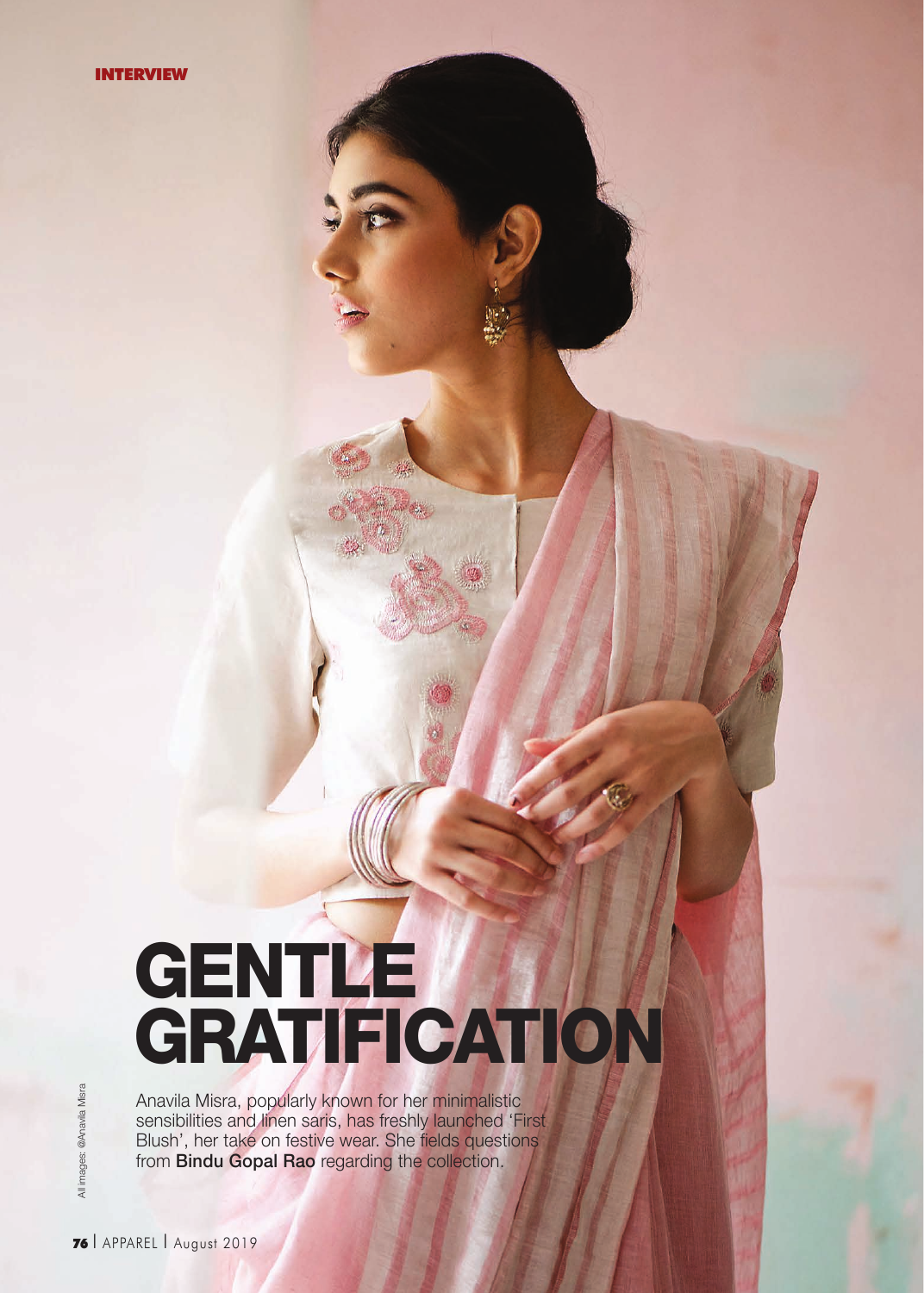#### INTERVIEW



Known designer Anavila Misra's career trajectory follows an interesting graph. She studied Knitwear Design from National Institute of Fashion Technology (NIFT), New Delhi—after studying business management—and graduated in the year 2000. Her first job was as Assistant Designer for Louis Philippe at Madura Garments. In 2004, she began working on a craft clusterdevelopment project for NIFT in association with the Ministry of Rural Development. She believes in organic materials that are soft and comfortable on the body. Her handwoven linen saris are simple yet gorgeous and wonderful; so much so that they have become her trademark drapes. Misra's signature elegant linen saris made in muted colours by women weavers in Jharkhand has many takers across the country. Her saris have been worn by a plethora of celebrities including the likes of Dia Mirza, Kiran Rao, Kajol, Sonali Bendre and Nandita Das, among others.

Her most recent collection, 'First Blush' was exclusively launched at Good Earth in four cities, namely New Delhi, Bengaluru, Chennai, and Hyderabad. With this collection, Anavila has lent her linen drapes a festive spin, introducing techniques such as printing, khatwa, and pleating that create subtle textures and flowy silhouettes, all in a palette of vermilion, cinnamon, and soft hues of pink and cardamom. She tells us more about her journey in this exclusive tête-à-tête.



MISRA'S SIGNATURE ELEGANT LINEN SARIS MADE IN MUTED COLOURS BY WOMEN WEAVERS IN JHARKHAND HAS MANY TAKERS ACROSS THE COUNTRY.

# HOW DID YOU VEER TOWARDS FASHION? WHEN DID YOU REALISE IT WAS YOUR CALLING?

Design and textiles have always been my lifelong interests. My sister and I used to play dressup, for which my mother generously lent us her saris. I always had a keen interest in design, which manifested in many ways during my childhood. I used to design clothes for myself and my dolls. Under the guidance of my mother, I learnt embroidery, knitting, sewing, and painting at home. And my father's love for everything natural—for instance, our well-kept garden and kitchen gardens—has had a strong role to play in brewing my love for nature, and all things raw and organic. So choosing my path was quite easy, thanks to the support and encouragement I received at home. When I was working on the craft cluster development project, I travelled the length and breadth of rural craft clusters and that is when I saw the immense possibility they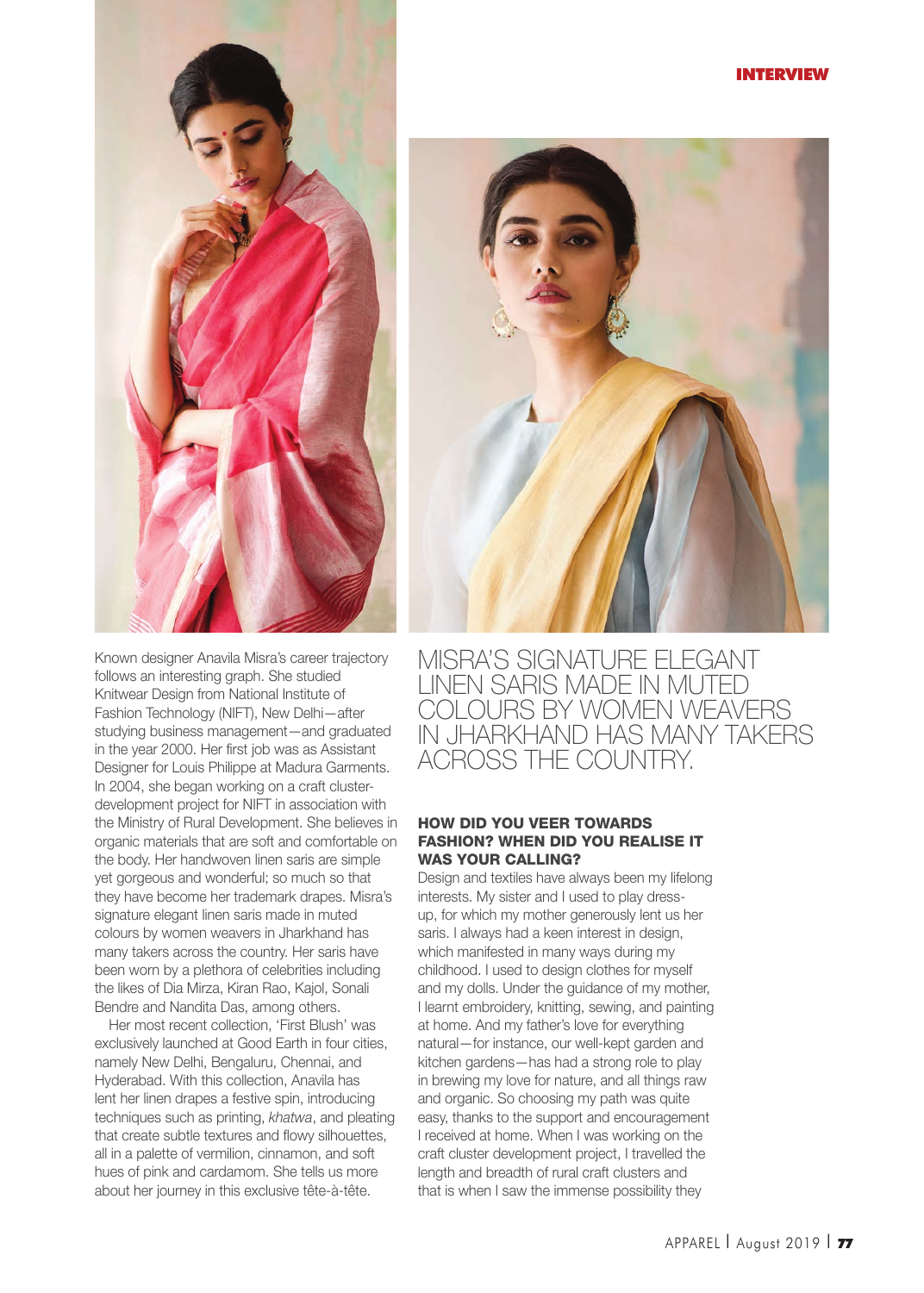#### INTERVIEW

held. I feel that my business studies gave me a base to organise my work in a certain way and a firm grounding on how to look at the other side of things. They helped me to structure and plan my time and work. We even created a brand and store under the project.

#### PLEASE ELABORATE ON LINEN BEING YOUR MEDIUM OF CHOICE.

In the beginning of my journey as a designer, I worked extensively on menswear brands; I spent much of my time with linen textiles. The raw luxury of linen stayed with me and was a natural choice when I started creating my own design language.

"THE RAW LUXURY OF LINEN STAYED WITH ME AND WAS A NATURAL CHOICE WHEN I STARTED CREATING MY OWN DESIGN LANGUAGE."

# TELL US ABOUT 'FIRST BLUSH' AND WHAT MAKES IT UNIQUE.

As the name suggests, it is the first step into celebration—romantic and soft. For this collection, the silhouettes are comfortable but chic. This season also features a unique play of colours and patterns to pick up on. We have experimented with some unusual colour combinations, stark solid contrasts, different hues of the same colour, varying stripes, and slight splashes of gold and silver.

# APART FROM LINEN, WHAT KIND OF MATERIALS DO YOU LIKE TO WORK WITH, AND WHY?

I mostly work with linen because of its natural properties, comfort, and raw elegance. In my latest collection, we have used linen and silk, embellished with delicate zari embroidery and signature khatwa appliqué work.

# HOW DO YOU CHOOSE THE COLOUR PALETTE FOR YOUR COLLECTIONS?

For our 2019 festive collection, we wanted to incorporate a palette of both subtle and bright colours. The range has been carefully chosen



<sup>78</sup> I APPAREL I August 2019